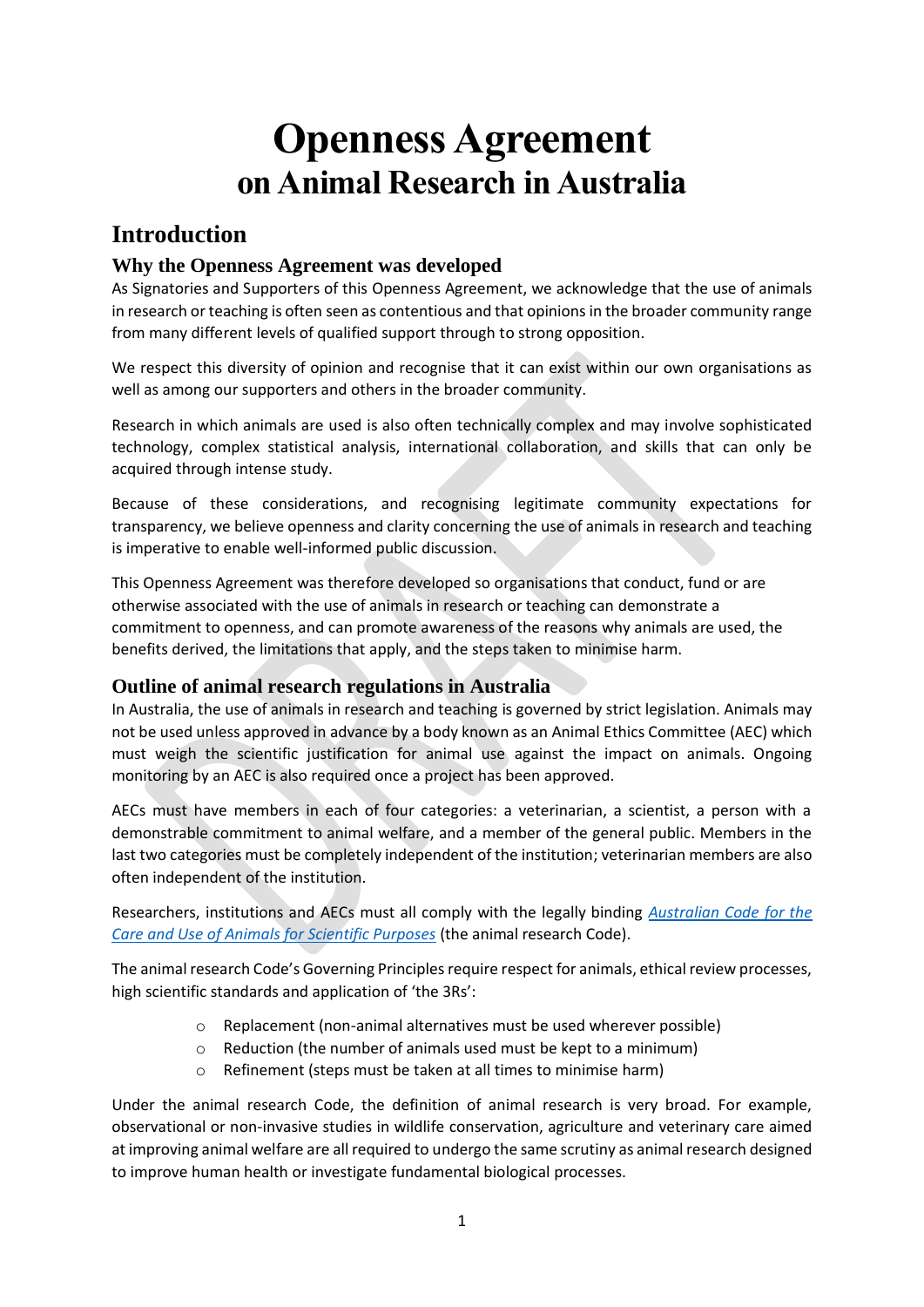A key feature of the animal research Code is its focus on prioritising animal welfare and minimising any adverse impact on animals before, during and after studies. As a result, institutions conducting animal research employ qualified animal care staff to provide day to day animal care and expert support. They must also ensure there is access to veterinary support and many institutions employ veterinarians especially for this purpose.

#### **How the Openness Agreement works**

Participating in the Openness Agreement is entirely voluntary and independent of regulatory obligations.

Institutions may participate in one of two ways: as Signatories or as Supporters.

#### **Signatories**

Any organisation directly involved in the use of animals for research or teaching may become a Signatory. Examples include universities, medical research institutes, manufacturers of medicines or vaccines, and organisations involved in wildlife conservation research.

Signatories must pledge to meet all four Commitments in the Openness Agreement. How the Commitments are met will differ between organisations, but the fundamental goal is to demonstrate progress towards greater openness.

To document their progress, Signatories must submit an annual summary on their efforts to demonstrate greater openness. If an organisation finds that it is unable to meet its commitments, it may be required to reconsider its position as a Signatory.

#### **Supporters**

Supporters are organisations that do not conduct animal research or teaching directly but have indirect involvement in ways such as providing funding, regulatory oversight or serving as professional bodies.

Because Supporters do not conduct animal research or teaching themselves, the four Commitments of the Openness Agreement are not directly applicable. Submission of an annual report by Supporters is therefore optional rather than mandatory. Nevertheless, Supporters must demonstrate openness in their association with animal research and teaching, and must be willing to respond openly to enquiries about how and why they support animal use.

The Openness Agreement on Animal Research in Australia is coordinated by the Australian and New Zealand Council for the Care of Animals in Research and Teaching [\(ANZCCART\)](https://anzccart.adelaide.edu.au/).

# **Our Commitments**

Signatories to the Openness Agreement on Animal Research in Australia must meet the following four Commitments:

## **Commitment 1. We will be clear about our involvement in the use of animals in research or teaching.**

In striving to meet this Commitment, we will:

• Ensure our communications on animal research or teaching provide accurate descriptions about the potential benefits, harms and potential limitations of that research or teaching.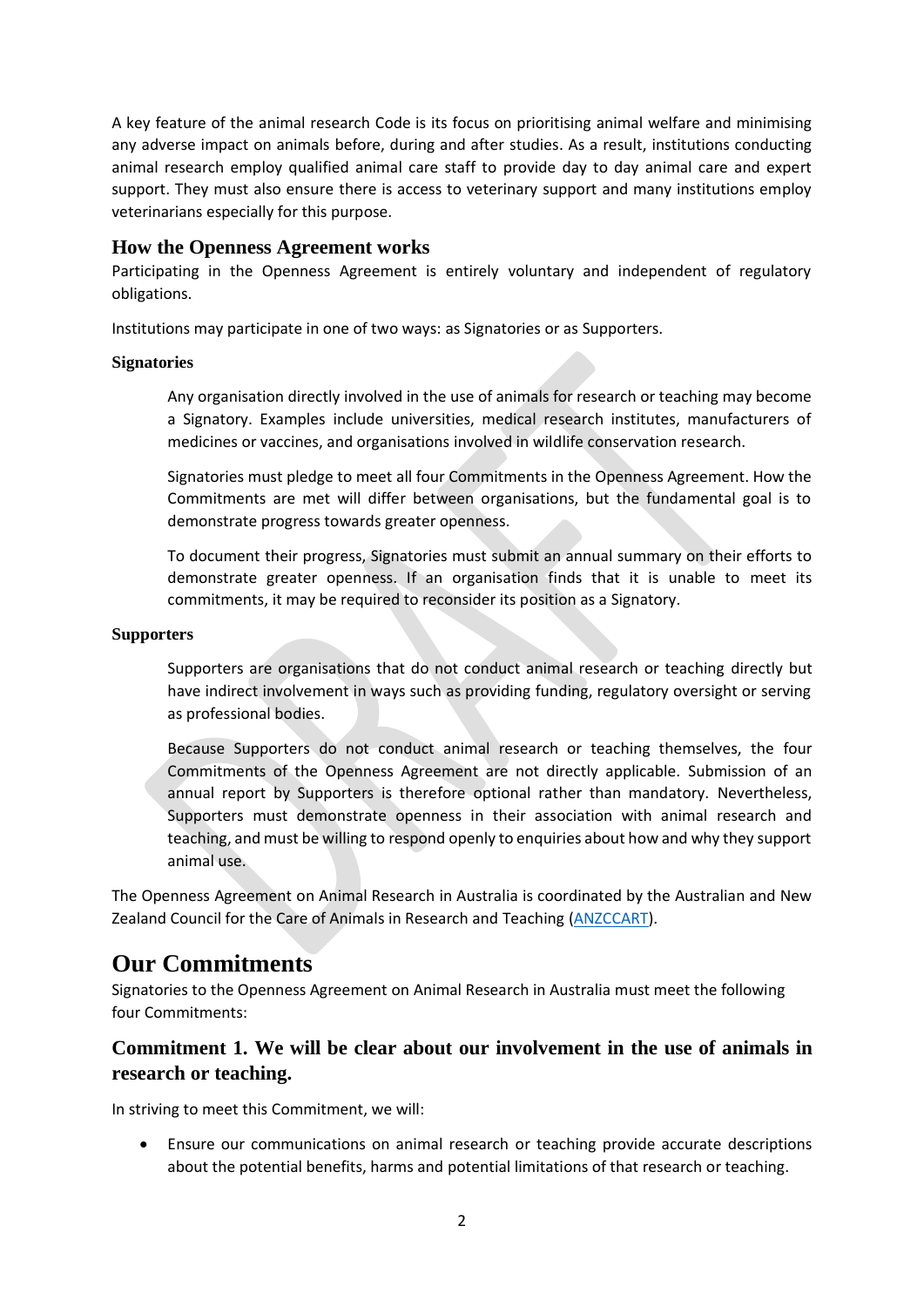- Take steps to ensure that our staff (and students, where applicable) are aware of our involvement in animal research or teaching.
- Where a Signatory is collaborating on a research project with a non-signatory organisation, be as open as possible while respecting these constraints.

### **Commitment 2. We will enhance our institution's communications with the media and the public about our use of animals in research or teaching.**

In striving to meet this Commitment, we will:

- Include information about our use of animals in research or teaching in communications and media releases when it has played a significant role in an aspect of our work. Where practical, this may also include images or video.
- Support discussion of our use of animals in research or teaching with the media and the local or broader communities.
- Clearly identify a point of contact for information about our organisation's use of animals in research or teaching.

## **Commitment 3. We will be proactive in providing opportunities for the public to find out about research or teaching involving animals.**

In striving to meet this Commitment, we will:

- Make a policy statement about the use of animals in research available on our own website within three months of becoming a Signatory or Supporter. This will provide clear information about our involvement with animal research and its role in the wider context of our organisation's activities.
- Respond to all reasonable enquiries about our involvement in animal research. Where there are legitimate reasons why this is not possible, we will explain those reasons openly and respectfully.

## **Commitment 4. We will provide an annual summary of our efforts to improve openness in the use of animals in research or teaching.**

In striving to meet this Commitment, we will:

- Provide a summary to ANZCCART each year highlighting our existing efforts and any new initiatives aimed at greater openness.
- Assist ANZCCART in addressing any enquiries that may arise internally or externally in relation to our annual summary.

## **List of Signatories**

*[Alphabetical list with logos to be added to finalised version]*

## **List of Supporters**

*[Alphabetical list with logos to be added to finalised version]*

## **How this Agreement was developed**

The Openness Agreement on Animal Research in Australia was developed as an initiative of the Australian and New Zealand Council for the Care of Animals in Research and Teaching [\(ANZCCART\)](https://anzccart.adelaide.edu.au/).